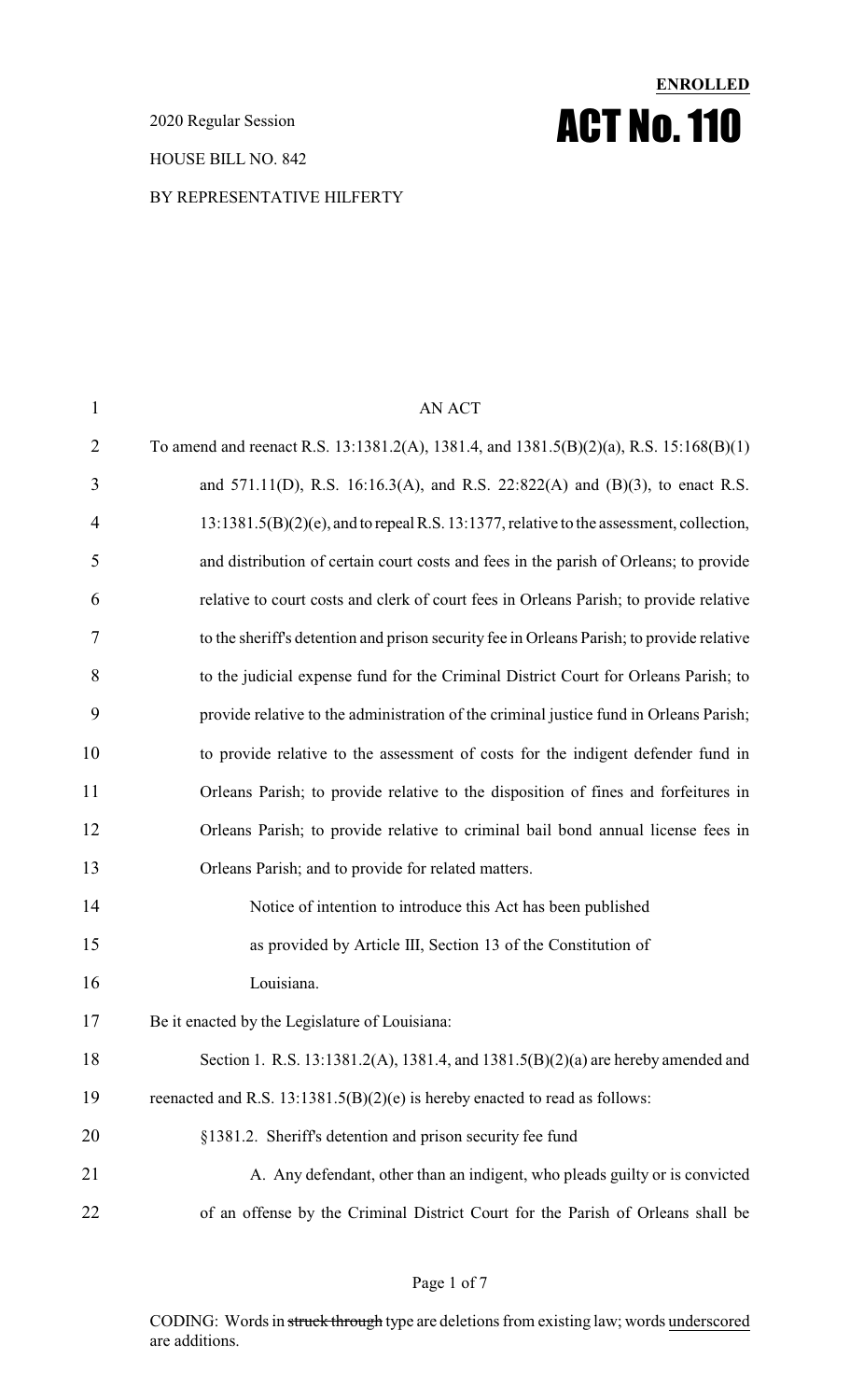### HB NO. 842 **ENROLLED**

| 1  | assessed a fee of not less than twenty-five dollars, such costs to be in addition to any  |
|----|-------------------------------------------------------------------------------------------|
| 2  | fine, clerk's fees, costs due to the criminal court cost fund or sentence imposed by the  |
| 3  | court. When any defendant, other than an indigent, fails to pay the costs referred to     |
| 4  | hereinabove, he shall be sentenced to a term of thirty days in the parish prison in       |
| 5  | default of the payment of same.                                                           |
| 6  | *<br>$\ast$<br>∗                                                                          |
| 7  | §1381.4. Judicial expense fund for Criminal District Court                                |
| 8  | A.(1) In all criminal cases over which the Criminal District Court for Orleans            |
| 9  | Parish has original, appellate, supervisory, or concurrent jurisdiction, including        |
| 10 | traffic violations other than parking, there shall be taxed as costs against every        |
| 11 | defendant who is convicted after trial or plea of guilty or nolo contendere or who        |
| 12 | forfeits his bond the sum of five dollars, which shall be in addition to all other fines, |
| 13 | costs, or forfeitures lawfully imposed and which shall be transmitted to the judicial     |
| 14 | administrator of the Criminal District Court for Orleans Parish for further disposition   |
| 15 | in accordance herewith.                                                                   |
| 16 | $(2)$ In addition to all other fines, costs, or forfeitures lawfully imposed by           |
| 17 | this Section or any other provision, the court may impose an additional cost against      |
| 18 | any defendant who has been finally convicted of a misdemeanor, excluding traffic          |
| 19 | violations, or a felony. The additional costs authorized in this Paragraph shall not      |
| 20 | exceed five hundred dollars in the case of a misdemeanor nor exceed two thousand          |
| 21 | five hundred dollars in the case of a felony. All such sums collected shall be            |
| 22 | transmitted to the judicial administrator for further disposition in accordance           |
| 23 | herewith.                                                                                 |

24 B. The judicial administrator of the Criminal District Court for Orleans 25 Parish shall place all sums collected or received under this Section in a separate 26 account to be designated as the judicial expense fund for the Criminal District Court 27 for Orleans Parish. The judges of the court shall cause to be conducted annually an 28 audit of the fund and the books and accounts relating thereto and shall file the same 29 with the office of the legislative auditor where it shall be available for public 30 inspection.

#### Page 2 of 7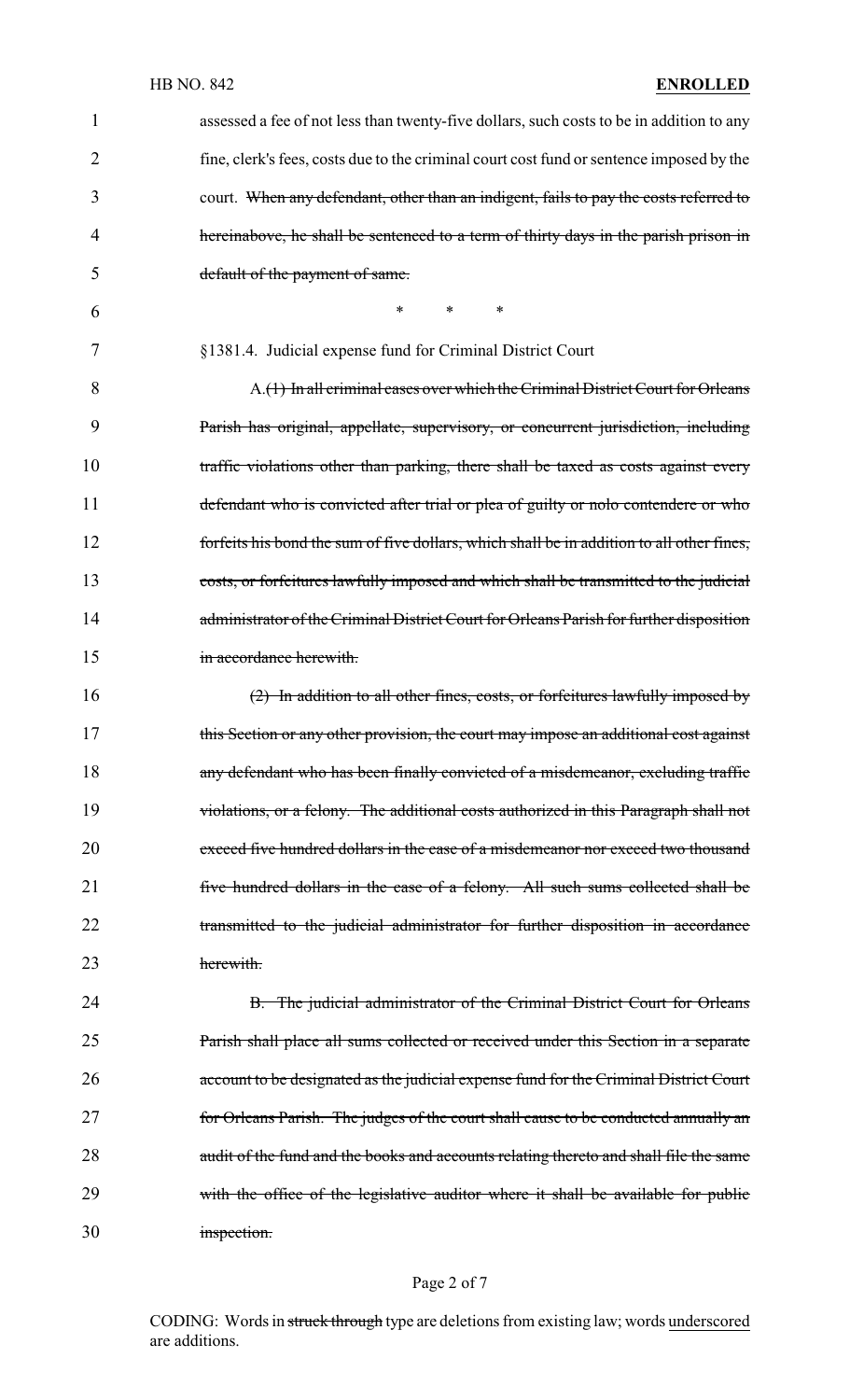| $\mathbf{1}$   | $\epsilon$ . The judicial expense fund is established and may be used for any purpose  |
|----------------|----------------------------------------------------------------------------------------|
| $\overline{2}$ | connected with, incidental to, or related to the proper administration or function of  |
| 3              | the court or the office of the judges thereof and is in addition to any and all other  |
| 4              | funds, salaries, expenses, or other monies that are provided, authorized, or           |
| 5              | established by law.                                                                    |
| 6              | <b>D.</b> B. No salary shall be paid from the judicial expense fund to any judges      |
| 7              | of the court.                                                                          |
| 8              | C. The judges of the court shall cause to be conducted annually an audit of            |
| 9              | the fund and the books and accounts relating thereto and shall file the audit with the |
| 10             | office of the legislative auditor where it shall be available for public inspection.   |
| 11             | §1381.5. The Orleans Parish administration of criminal justice fund                    |
| 12             | $\ast$<br>∗<br>∗                                                                       |
| 13             | <b>B.</b>                                                                              |
| 14             | $\ast$<br>$\ast$<br>∗                                                                  |
| 15             | (2) Each quarterly distribution shall be calculated and allocated as follows:          |
| 16             | $(a)(i)$ Forty Twenty percent of all funds received to the Orleans Parish              |
| 17             | criminal district court's judicial expense fund clerk of court.                        |
| 18             | (ii) The funds received by the court pursuant to this Subparagraph shall be            |
| 19             | deposited into a special escrow account, retained for one year, and shall then be      |
| 20             | disbursed to the city of New Orleans to be used in defraying the expenses of the       |
| 21             | criminal justice system in Orleans Parish. No funds shall be disbursed from the        |
| 22             | special escrow account for any purpose previously set forth by the provisions of R.S.  |
| 23             | 13:1381.4 prior to the effective date of this Act.                                     |
| 24             | $\ast$<br>$\ast$<br>$\ast$                                                             |
| 25             | (e) Twenty percent of all funds received to the Clerk of the Criminal District         |
| 26             | Court Expense Fund for the parish of Orleans.                                          |
| 27             | $\ast$<br>∗<br>∗                                                                       |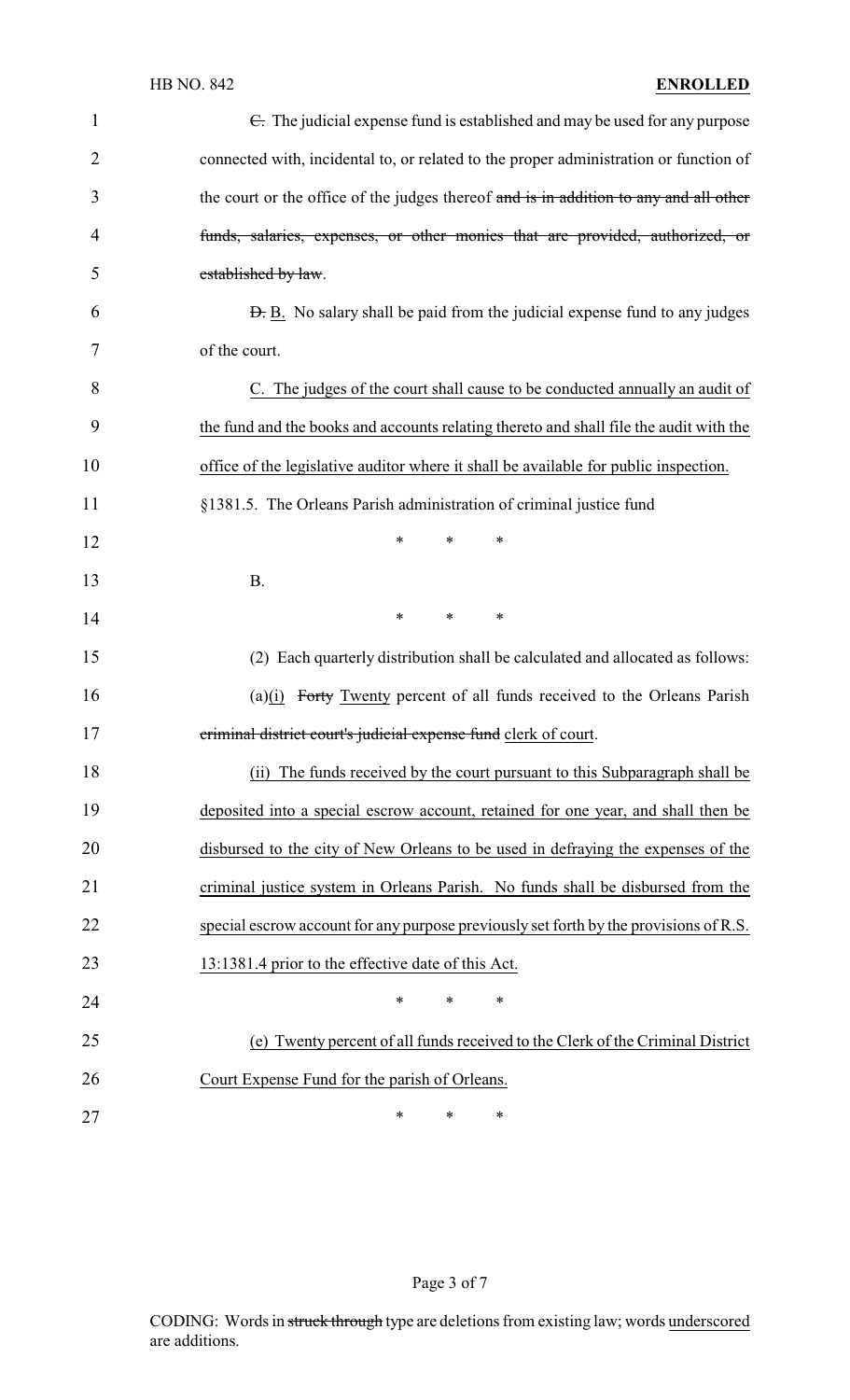### HB NO. 842 **ENROLLED**

| $\mathbf{1}$   | Section 2. R.S. $15:168(B)(1)$ and $571.11(D)$ are hereby amended and reenacted to         |
|----------------|--------------------------------------------------------------------------------------------|
| $\overline{2}$ | read as follows:                                                                           |
| 3              | §168. Judicial district indigent defender fund                                             |
| $\overline{4}$ | $\ast$<br>$\ast$<br>*                                                                      |
| 5              | $B(1)(a)$ Every court of original criminal jurisdiction, except in the town of             |
| 6              | Jonesville, in the city of Plaquemine, and in mayors' courts in municipalities having      |
| 7              | a population of less than five thousand, shall remit the following special costs to the    |
| 8              | district indigent defender fund for the following violations, under state statute as well  |
| 9              | as under parish or municipal ordinance, except a parking violation. The Except as          |
| 10             | provided in Subparagraph (b) of this Paragraph, the sum of forty-five dollars shall        |
| 11             | be assessed in cases in which a defendant is convicted after a trial, a plea of guilty     |
| 12             | or nolo contendere, or after forfeiting bond and shall be in addition to all other fines,  |
| 13             | costs, or forfeitures imposed.                                                             |
| 14             | (b) In the parish of Orleans, in addition to all other fines, costs, or forfeitures        |
| 15             | imposed, the sum of forty-five dollars may be assessed in cases in which a defendant       |
| 16             | is convicted after a trial, a plea of guilty or nolo contendere, or after forfeiting bond. |
| 17             | $\stackrel{\star}{\ast}$ $\stackrel{\star}{\ast}$ $\stackrel{\star}{\ast}$                 |
| 18             | §571.11. Dispositions of fines and forfeitures                                             |
| 19             | ∗<br>$\ast$<br>$\ast$                                                                      |
| 20             | D.(1) All fines and forfeitures, including forfeitures of criminal bail bonds,             |
| 21             | imposed in criminal cases and prosecutions by the courts of Orleans Parish and any         |
| 22             | payments ordered as a condition of probation under Code of Criminal Procedure              |
| 23             | Article 895.1(B)(2) shall, upon collection, be paid to the criminal sheriff of Orleans     |
| 24             | Parish who shall deposit same in a special account, and shall thereafter be divided        |
| 25             | equally between the district attorney of Orleans Parish and the criminal district court    |
| 26             | of Orleans Parish in two special accounts, one account to be administered by the           |
| 27             | judges of the criminal district court of Orleans Parish, and the other.                    |
| 28             | The portion provided to the district attorney of Orleans Parish pursuant                   |
| 29             | to this Subsection shall be deposited into a special account to be administered by the     |
| 30             | district attorney of Orleans Parish to be used in defraying the expenses of the            |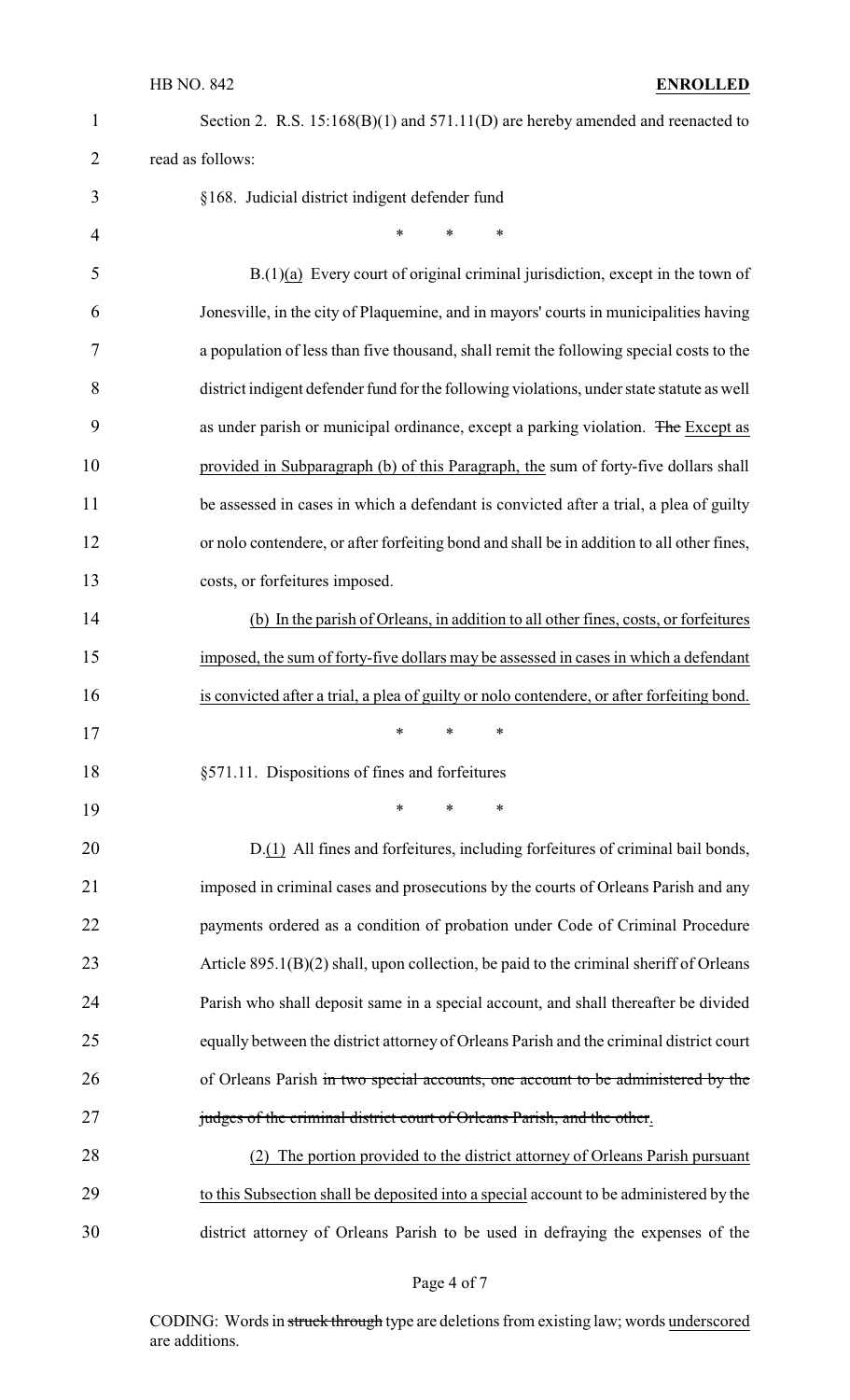| 1              | criminal courts of the parish, extraditions, and such other expenses pertaining to the |
|----------------|----------------------------------------------------------------------------------------|
| $\overline{2}$ | operation of the criminal court of Orleans Parish and the office of the district       |
| 3              | attorney of Orleans Parish.                                                            |
| 4              | The portion provided to the criminal district court of Orleans Parish<br>(3)           |
| 5              | pursuant to this Subsection shall be deposited into a special escrow account and       |
| 6              | retained for one year and shall then be disbursed to the city of New Orleans to be     |
| 7              | used in defraying the expenses of the criminal justice system of the parish,           |
| 8              | extraditions, and other expenses pertaining to the operation of the criminal justice   |
| 9              | system of Orleans Parish. No funds shall be disbursed from the special escrow          |
| 10             | account for any purpose previously set forth by the provisions of R.S. 13:1381.4       |
| 11             | prior to the effective date of this Act.                                               |
| 12             | (4) Disbursements from the criminal sheriff's account to the criminal district         |
| 13             | court and district attorney shall be made on an equal basis. Said and the accounts     |
| 14             | shall be annually audited by the director of finance of the city of New Orleans.       |
| 15             | *<br>*<br>∗                                                                            |
| 16             | Section 3. R.S. 16:16.3(A) is hereby amended and reenacted to read as follows:         |
| 17             | §16.3. Additional court costs to defray expenses; Orleans Parish                       |
| 18             | A. In all criminal cases over which the district attorney's office in Orleans          |
| 19             | Parish has jurisdiction, there shall may be taxed as costs against every defendant who |
| 20             | is convicted after trial or after he pleads guilty or who forfeits his bond a          |
| 21             | nonrefundable sum of twenty dollars, which shall be in addition to all other fines,    |
| 22             | costs, or forfeitures lawfully imposed.                                                |
| 23             | $\ast$<br>*<br>∗                                                                       |
| 24             | Section 4. R.S. $22:822(A)$ and $(B)(3)$ are hereby amended and reenacted to read as   |
| 25             | follows:                                                                               |
| 26             | §822. Criminal bail bond annual license fee                                            |
| 27             | There shall be a fee on On premiums for all commercial surety<br>A.                    |
| 28             | underwriters who write criminal bail bonds in the state of Louisiana, as follows:      |
| 29             | (1) Except in the parish of Orleans, the there shall be a fee shall be equal to        |
| 30             | two dollars for each one hundred dollars worth of liability underwritten by the        |

# Page 5 of 7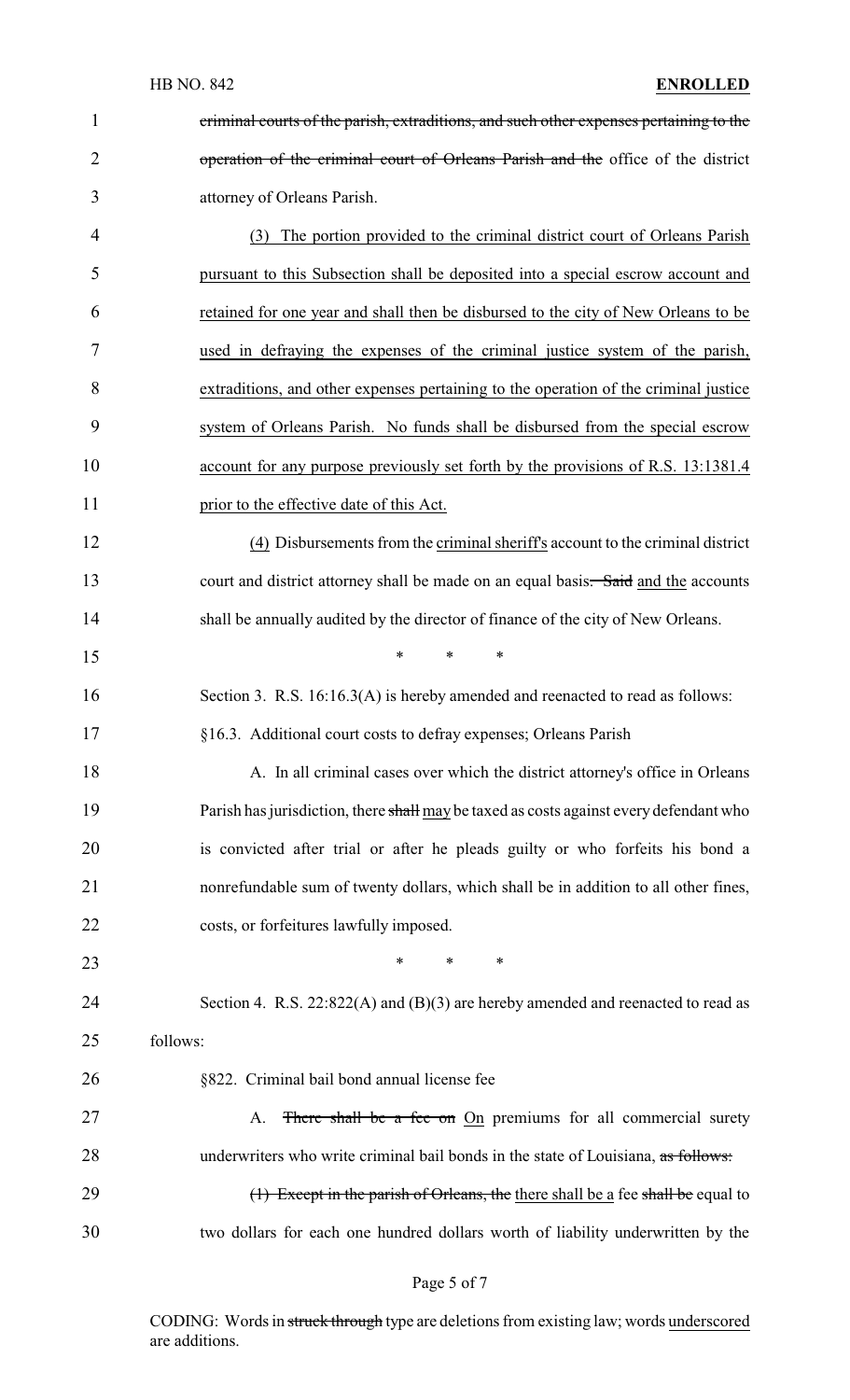1 commercial surety. Except as authorized under the provisions of R.S. 13:718(I)(2), 2 this shall be the exclusive fee or tax on any criminal bail bond premium, including thereto premium taxes owed. In furtherance of the payment of this premium fee all commercial surety underwriters underwriting criminal bail bonds in the state of Louisiana shall, upon submitting the appearance bond and their power of attorney, simultaneously pay to the sheriff of the parish, except in the parish of Orleans, a fee of two dollars for each one hundred dollars worth of liability on the bail bond being presented for the release of a person on bail. Failure to pay the fee shall prevent the sheriff from accepting the appearance bond and power of attorney. The sheriff may receive the fee by check or cash and shall only accept it from the surety or the agent 11 of the surety. In the event a surety or agent of the surety presents payment of the fee 12 by an instrument which is returned for insufficient funds, the agent or the agent of the surety shall be prevented from presenting the appearance bonds with their power of attorney attached until the outstanding fees are paid to the sheriff.

15 (2) In the parish of Orleans, the fee shall be equal to three dollars for each 16 one hundred dollars worth of liability underwritten by the commercial surety. This 17 shall be the exclusive fee or tax on any criminal bail bond premium, including 18 thereto premium taxes owed. In furtherance of the payment of this premium fee, all 19 commercial surety underwriters underwriting criminal bail bonds in the parish of 20 Orleans shall, upon submitting the appearance bond and their power of attorney, 21 simultaneously pay to the sheriff a fee of three dollars for each one hundred dollars 22 worth of liability on the bail bond being presented for the release of a person on bail. 23 Failure to pay the fee shall prevent the sheriff from accepting the appearance bond 24 and power of attorney. The sheriff may receive the fee by check or cash and shall 25 accept only it from the surety or the agent of the surety. In the event a surety or 26 agent of the surety presents payment of the fee by an instrument which is returned 27 for insufficient funds, the agent or the agent of the surety shall be prevented from 28 **presenting the appearance bonds with their power of attorney attached until the** 29 outstanding fees are paid to the sheriff.

### Page 6 of 7